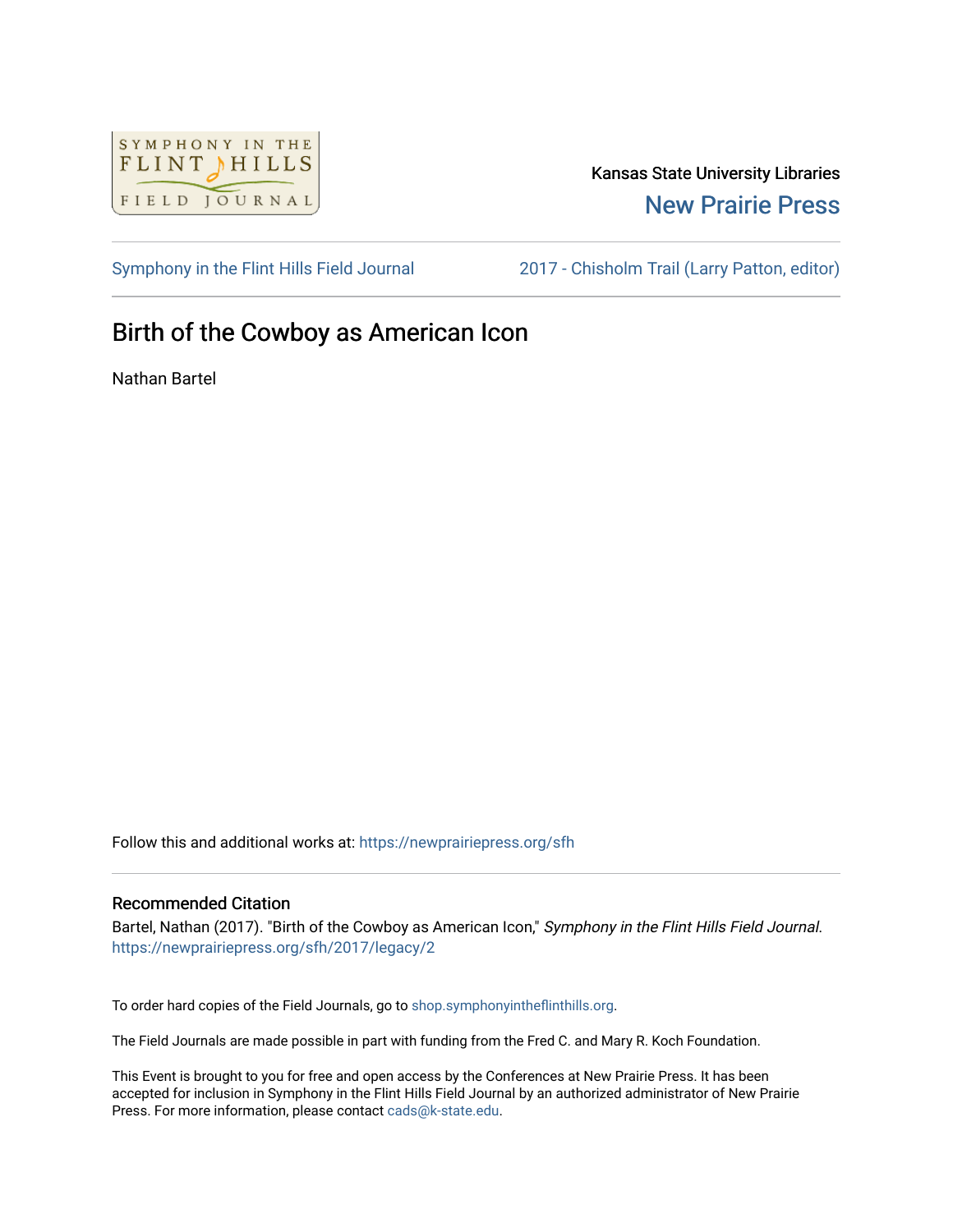

PLAYING COWBOYS *Jeremiah Ariaz Collection*

## BIRTH OF THE COWBOY AS AMERICAN ICON

Of all the archetypes and folk heroes that populate American culture, none looms larger than the cowboy. And as Flint Hills historian Jim Hoy suggests, "The American cowboy…was born in the dust of the Old Chisholm Trail."

All across the world men on horseback for centuries had been looking after livestock, but not until the great Texas-to-Kansas trail drives did the cowboy, with his distinctive high-crowned felt hat and his high-heeled boots, emerge from obscurity to become America's great folk hero.

The first and perhaps most familiar cultural artifact from the days of the cattle drive was the song "The Old Chisholm Trail." Unlike other depictions of trail life that were crafted after the fact, "The Old Chisholm Trail" was created by cowboys themselves as they drove their herds north. Inventive drovers contributed their own verses to the song, and those verses were passed from one cowboy to another. Over the years the number of verses of "The Old Chisholm Trail" grew. Some say there are more than a hundred known verses of the song. "The Old Chisholm Trail" has been recorded by artists such as Gene Autry, Roy Rogers, Michael Martin Murphey, Randy Travis, and Woody Guthrie.

 In the late nineteenth and early twentieth centuries, popular entertainments such as dime novels and wild west shows cemented the cowboy as a folk hero and mythic figure in American minds. Buffalo Bill Cody started his traveling show, *Buffalo Bill's Wild West*, in 1873, using techniques honed by the circus industry to